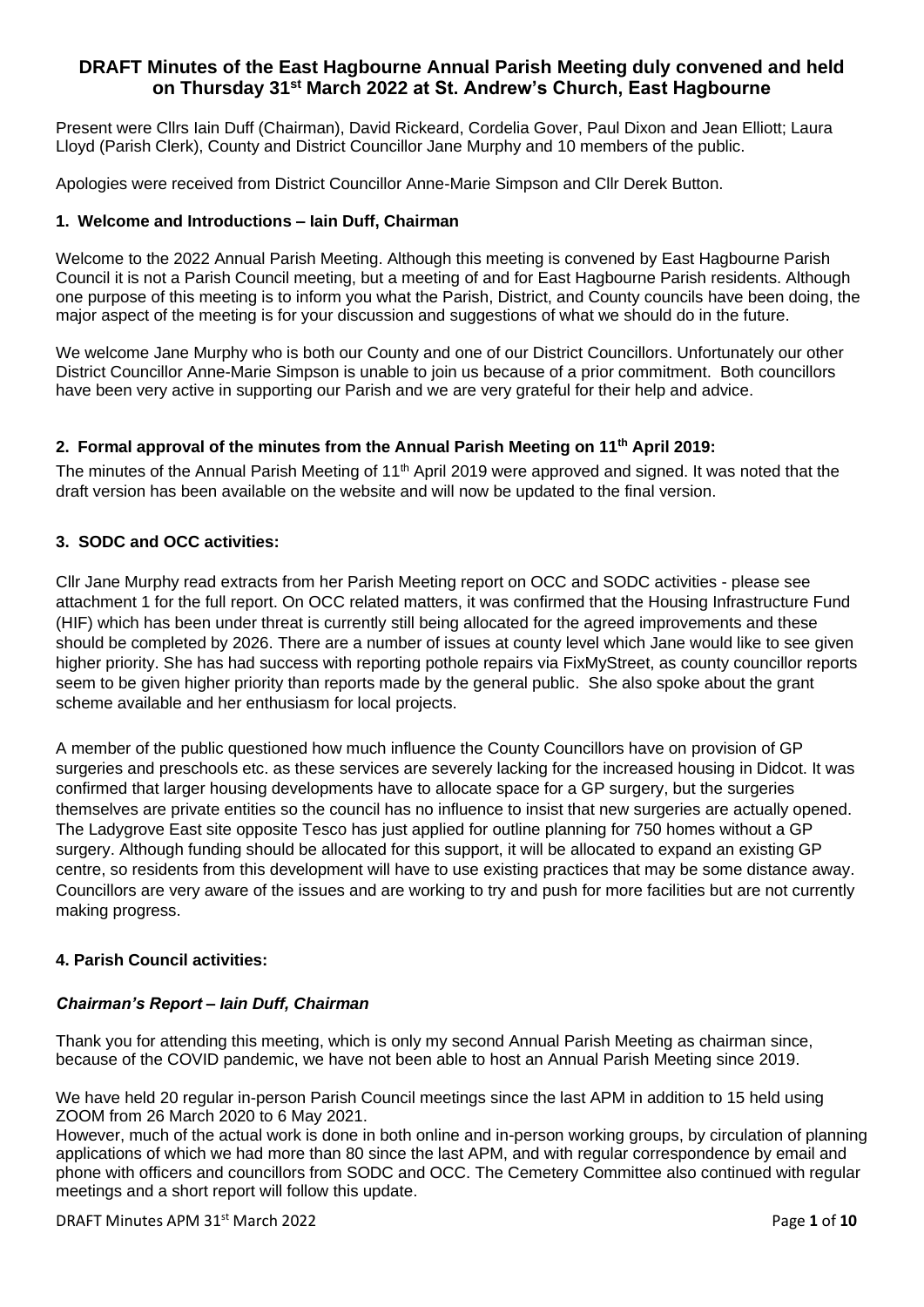In addition to recognizing the hard work of our councillors over the last year, I would like to recognize the crucially important role of the Parish Clerk, who is also our Responsible Financial Officer (RFO). We continue to have excellent service from Laura Lloyd who is becoming a well-kent figure in our local community, not just because of her work for the Parish Council but also for her significant voluntary efforts in many village activities. As mentioned at our last APM it is a great bonus to have a clerk living in the village.

In commenting more on what has happened since the last APM we must recognize the difficulties in doing anything during the lockdowns and restrictions imposed by the pandemic. One item I would like to highlight is the Coronavirus Community Support Group coordinated by Charles Sweeney that, particularly in the early days, helped many vulnerable people in the village, mostly with shopping and medicine deliveries, but also even on a social level.

However, even in this period of great constraints, notably in communication difficulties with district and county officers, we have been able to continue to work on projects to improve the life and infrastructure of the village as follows:

- Upgrade of village car park lighting to LEDs for better lighting at lower cost
- Additional defibrillator at the village hall
- Refurbishment of both wood and metal village benches
- New benches on Butts Piece and New Road and picnic tables on Butts Piece.
- An extra waste bin and dog waste bin
- Bench restoration along the Sustrans Trail on the railway embankment
- Village gateways on New Road and Blewbury Road, organized by Councillor Carolyn Shaikh.

We were also able to progress our bid for a 20mph limit in the central village, that is now stalled until a Cabinet meeting at the end of April since there were two objections in the recently closed consultation.

One thing to note is a recent radical change in funding that allocates money from the Community Infrastructure Levy directly to the Parish Council. This enables us to pursue and to some extent control what can be done for the village infrastructure. As you will see in the financial statement, we currently have £6,700 in our CIL kitty which will soon be enhanced by more significant sums from the Deanfield Green development. I have high hopes that a combination of having these funds and an increasingly good relationship with OCC, largely through the offices of our County Councillor, will soon result in very long overdue improvements to our village footways. We have an agenda item on village projects that will be introduced by Councillor David Rickeard later tonight and we hope that might stimulate a discussion on how we can prioritize these projects.

A combination of a new Local Plan and a robust Neighbourhood Plan has protected us from the scourge of unsolicited speculative building applications and, later in this meeting, you will hear from the chairman of the Neighbourhood Plan Steering Group, Crispin Topping, of plans to maintain and even enhance the robustness of our Plan.

The one speculative application that we were unable to defend was an application by the developer Greenlight for 74 houses on the field next to the Village Hall and across Main Road from the school. This was sold by Greenlight to the Scottish builder Mactaggart and Mickel who in turn sold the site to Deanfield Homes, a local small builder from Gerrards Cross, on 2 August 2021.

Over the last three years we have been involved in discussions with both of these builders and with SODC planning to get as good a development as possible within the constraints of the outline plan, granted on 18 October 2017. There will be a meeting here in the church next Thursday, April 7, on this development so we do not have an agenda item on this tonight.

Communications between the Parish Council and the village continues to be a concern of mine and I write a regular column in the Parish Magazine with comments on items of current importance that supplement the official Parish Page produced by our Clerk. We both thank the editor, Joy Napper, for her forbearance in allowing us extensions to the copy date to enable us to make our contributions as up-to-date as possible. Although I had to suspend my surgeries because of COVID, I am starting again next month on 22 April in the Meeting Room of Hagbourne Village Hall.

When talking of communication, I should of course mention the excellent web site, managed by Councillor Cordelia Gover, and the use of the Village Facebook Group by our clerk and some councillors. On suggestions from the last APM, our clerk has now set up a secure mailing list for council information, including messages which are sent to the Facebook page. This has now over seventy recipients and I encourage any of you who use email and are not on this list to sign up.

DRAFT Minutes APM 31st March 2022 Page **2** of **10**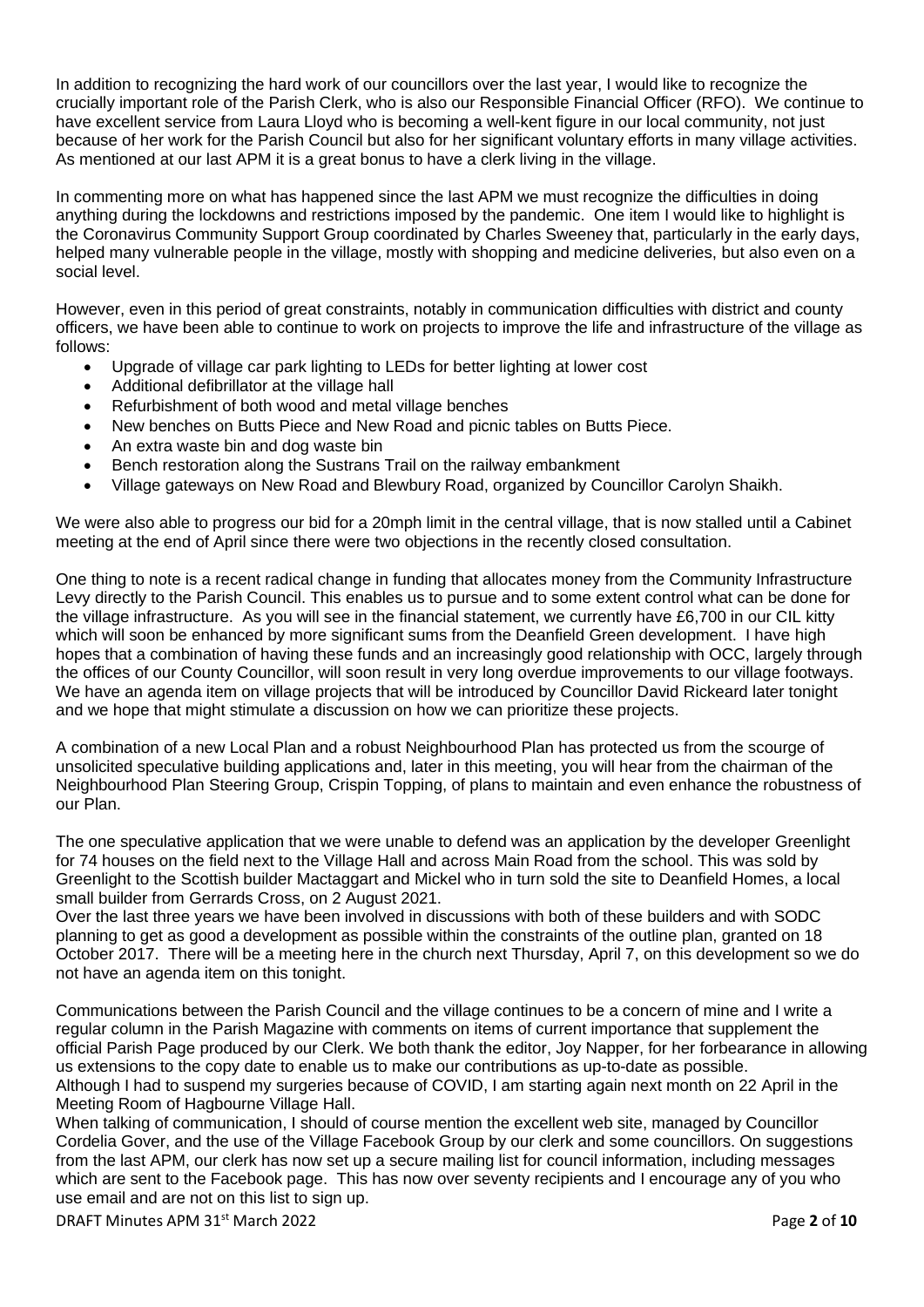I hope we can all agree that our community is very special with very many diverse activities from sport to culture to environmental concern.

It would be remiss of me to try to list them all but I would like to mention the focal points of the village: the pavilion and the recreation ground, the village hall, the community shop, the school, the pub and of course this building, the church, which is pleased to host totally secular events such as tonight and next week. On the environmental side, we now have the Hagbournes and Upton Group for Sustainability (HUGS) on which Caroline Hunt will make a short presentation later in this meeting.

Finally, I remind you that all Parish Council meetings are open to the public, and you are always welcome to attend and contribute - you can find the agendas on notice boards or the web site where you will also find minutes of previous meetings. We still have one vacancy on the Parish Council and this may be particularly of interest to someone wanting experience of the post prior to the quadrennial parish council elections in May next year.

## *Cemetery Report – Read by Cllr Jean Elliott, prepared by D. Button, Vice Chairman*

The Cemetery is jointly owned and managed by both East Hagbourne Parish Council and West Hagbourne Parish Council and is thus called Hagbourne Cemetery. It is managed by the Clerk of EHPC on a daily basis under the auspices and guidance of the EHPC Cemetery Committee, which comprises two members from EHPC and one from WHPC. The remit of the Committee is to manage all the affairs of the Cemetery in a selffinancing manner.

The Cemetery is planned to have a section for full interments and a smaller area for ashes only. Currently the present active part of the Cemetery is nearly 65% full and in due course the area preserved as a wild flower meadow in the north of the site will become available for future burials.

Over the last three years the Management Committee have undertaken various works to enhance the usage of the Cemetery. A hardstanding has been built for the mobile waste bin and the surrounds of the water tap have been similarly treated. The Lych gate has been repositioned after being accidently "moved" by a vehicle in the layby and the entrance way has been levelled to remove the trip hazard. The vehicular entrance gates have also been rehung. Most recently the overbearing branches of the trees on the western boundary, but inside the PCC Churchyard, have been undercrowned to allow more light and space for visitors to the first row of graves. A large mature Ash tree at the front has had to be felled as it was riddled with Ash Dieback disease. It is proposed to replace the tree in due course with others to fill the gap in the front vista of the Cemetery.

And finally as a result of a serious query concerning the Cemetery it has been confirmed that it was officially consecrated by a Bishop of the Oxford Diocese shortly after the site was purchased and made ready to receive burials.

## *Financial Statement - L. Lloyd, Parish Clerk*

The activities of the Parish Council are largely financed by the Precept, which is requested annually from the District Council to enable the management of Parish affairs.

The Parish Council produces a budget each year with detailed projected income and expenditure which informs the Precept decision. The Precept is paid for out of your council tax. The Precept for East Hagbourne Parish has remained the same for several years at just under £31,000. Income is also received for Hop Field rent and allotment rentals.

The most significant items of regular expenditure are as follows, with percentage of precept noted:

- The employment of the Parish Clerk/Responsible Finance Officer 24.5%
- Village grass and hedge cutting (as part of a wider contract which includes the cemetery and recreation ground, paid for from separate funds). 4%
	- Tree management costs vary but can be significant 6.8% in 2021-22.
- Dog Bin Emptying 10.2%
- Insurances 4.5%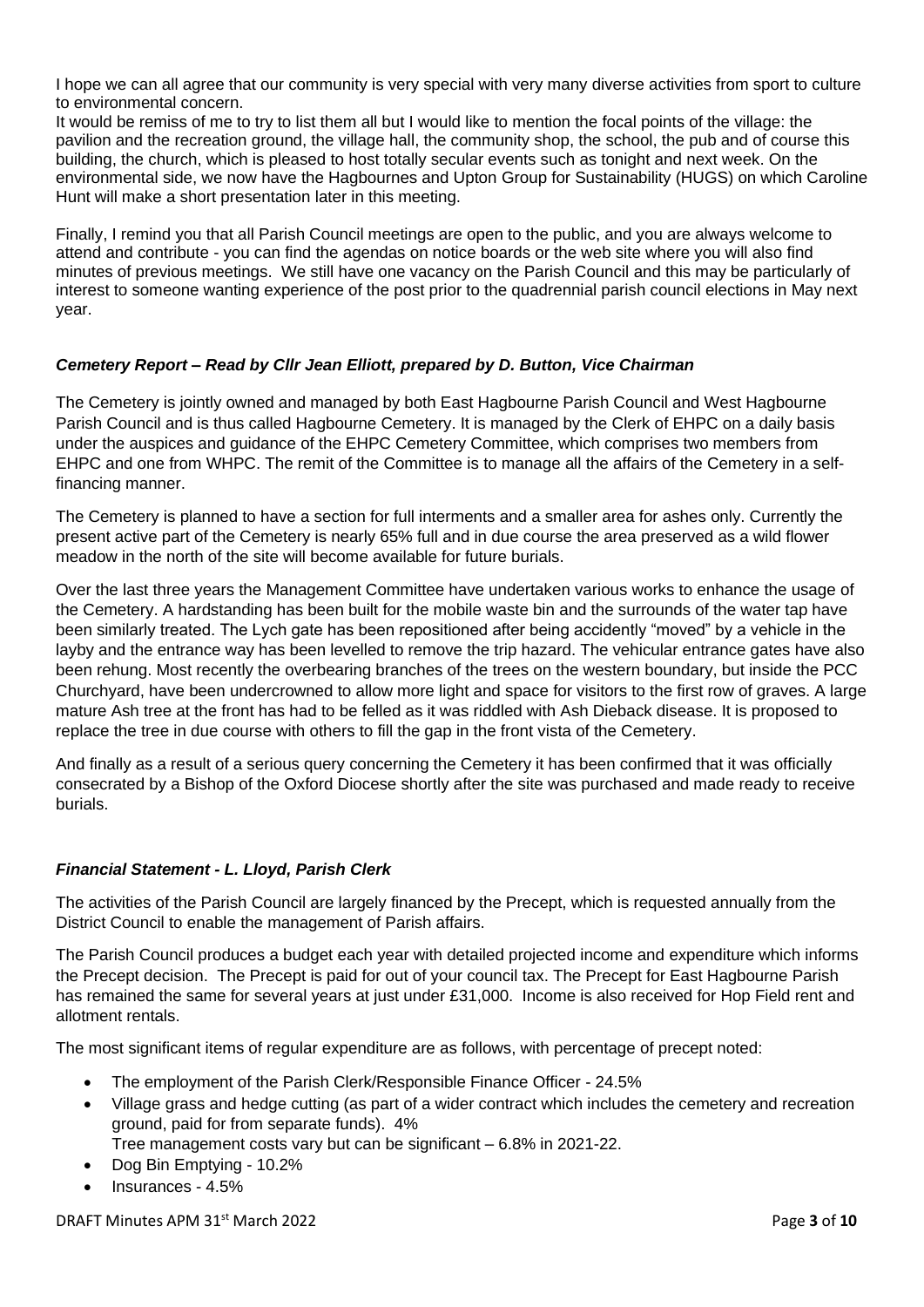- Butts Piece Lease 2.2%
- Loan repayments for the Pavilion (this will be fully repaid in June 2023) and the Car Park on the Recreation Ground (this will be fully repaid in December 2026) – 38%

Other expenses include subscriptions and donations to local organisations, training for the clerk and councillors, running the village website, defibrillator consumable costs, meeting room hire, village car park lighting and audit costs.

All expenditure is approved by the council and noted in financial reports which are included in the monthly minutes. The Approved Budget for 2022-23 can be found in the Financial Information folder on the easthagbourne.net website.

The Council also holds Reserve Funds allocated for specific expenditure as follows:

Planned Development Support Fund – £5,300

Cemetery Management Fund – £11,000

Community Projects Fund – £5,000

CIL Fund – £6,700 Monies received from the Community Infrastructure Levy which enables local authorities to raise funds from new developments to help deliver infrastructure. As East Hagbourne benefits from a made Neighbourhood Plan, the Parish Council is able to claim 25% of the total levy raised. CIL money must be carefully accounted for and spent within 5 years of receipt on improvements within the parish.

A General Reserve Fund is also held – this is earmarked to enable EHPC to cover unexpected but necessary items of expenditure without having to resort to borrowing. Typically the recommendation is that these should equate to three to twelve months of gross expenditure. The Parish Council's general reserve remains within these guidelines. In 2021, the Pavilion drainage required rerouting at a cost of £10,000 – a cost that was borne by the general reserves, avoiding the need for additional borrowing.

The Parish Council has recently changed banking providers from Barclays to Unity Trust Bank, a long-awaited change which has resulted in a more efficient banking process.

## **5. Pavilion Report – Cllr D. Rickeard, EHS&RC Chairman**

EHS&RC manages the Pavilion and Recreation Ground on behalf of EHPC.

Pavilion activities were of course severely curtailed during the various lockdown phases, and even

the recreation ground was shut down initially.

The field and playground did see a lot of use during the lockdown which was gratifying to see.

We did unfortunately have some quite serious anti-social behaviour in the warmer weather with

large groups of young people congregating. The Police were supportive and after their attendance the problem died down somewhat. We hope this will not be repeated this year - if you do see bad behaviour, please report it to the police - with photographic evidence if possible.

The Pavilion is well used with football teams from both Hagbourne United and Didcot Casuals, regular Pilates, yoga, table tennis, community choir and monthly meetings of Parish Council and Gardening Club as well as other occasional events. We also host a private art class and are starting to see some bookings for children's parties now that the football season is coming to an end.

Financially, we have come out quite well thanks to the generous support grants funded by government and relayed with minimum fuss by SODC.

Regular bills have of course been impacted by the rise in energy prices.

We have some maintenance expenses including work to tidy up trees and vegetation and installation of new ventilation units, which has just been completed.

Our costs are fairly modest because a lot of the work is done by just a few volunteers.

More and active help on the committee would be very welcome and there is an open meeting on Tuesday 12th April in the Pavilion.

DRAFT Minutes APM 31st March 2022 Page **4** of **10**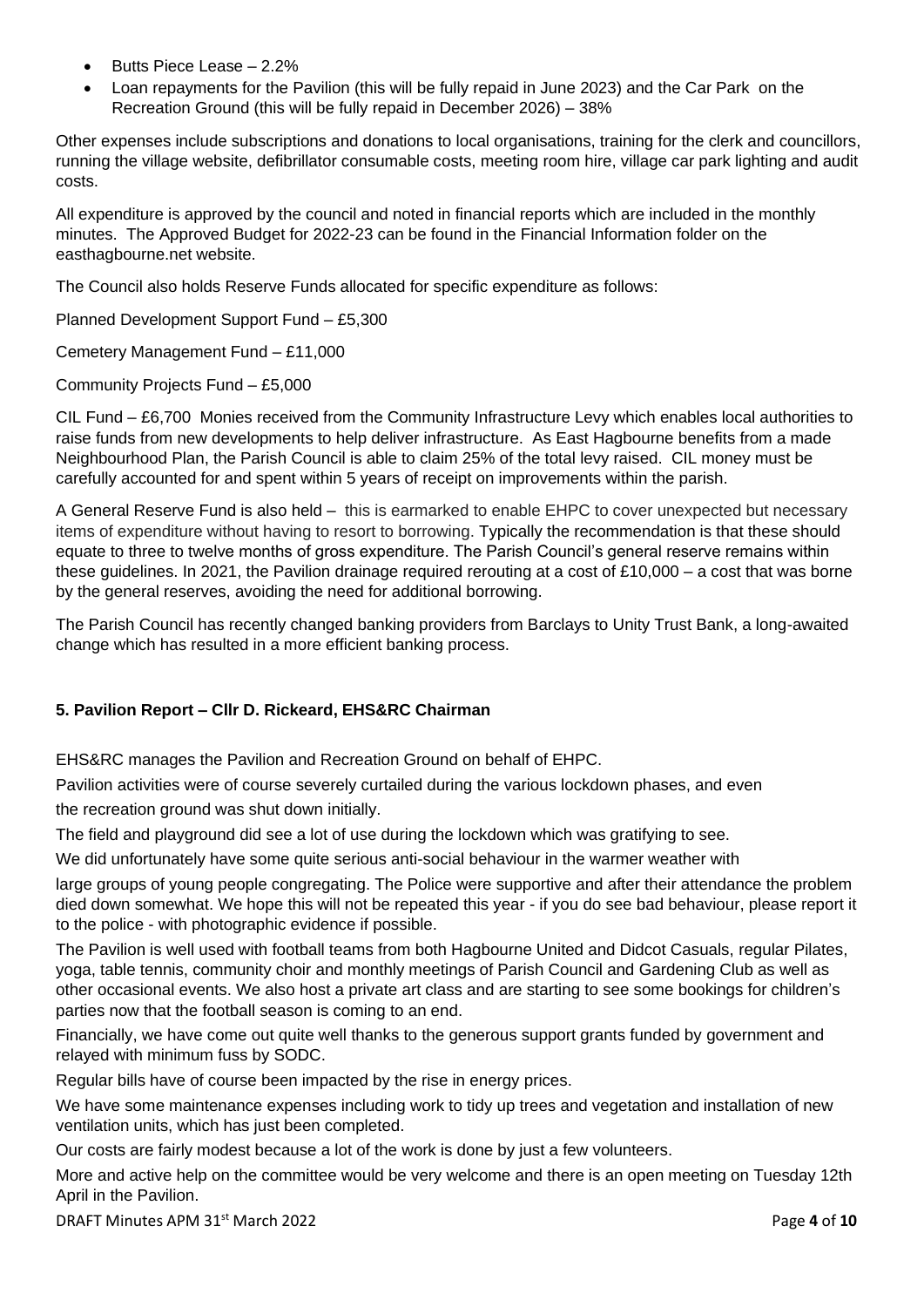Following the report, a member of the public noted that the antisocial behaviour was from outsiders rather than the teenagers living in the village. Jane Murphy noted that she is able to speak to Matt Barber if there are any further issues with this.

## **6. Biodiversity in the Parish - Caroline Hunt, Hagbournes and Upton Group for Sustainability**

Caroline Hunt spoke on parish biodiversity, specifically wildflowers as sowing and growing wildflowers is currently a priority.

Research shows that hedgehogs are thriving better in urban areas and wildflowers in urban parks are on the increase, it is rural areas that need to make changes. The wildflower meadow in the cemetery has been in situ for 24 years and HUGS are working with the school children to plant wildflowers and learn about nature in the meadow from late April. Butts Piece triangle is also an established wildflower area. Along the old railway and Earth Trust meadow are also biodiverse areas. Private lawns and parish verges are significant, and HUGS would like to encourage people to cut them less frequently and higher – ankle height grass has much more diversity. An improved connection with nature is of great benefit to mental health.

C. Napper noted that the Millennium Wood has potential for ground plants but the trees are currently too dense to allow these to flourish. Jane Murphy offered to speak to Cllr Mocky Khan to discuss how this could be considered. A member of the public asked whether the Parish Council would be able to offer financial support to Didcot Town Council for this potential project. It was noted that this is a large-scale project which would need to be planned carefully by DTC. Wild Didcot, an offshoot of Sustainable Didcot which focuses on nature and wildlife, may be able to help with planning.

It was queried whether new housing developments had to consider trees and planting and I. Duff confirmed that this was part of the planning process. The new development will need to be managed and this is something that needs clarifying with the developer.

### **7. Community Projects – Cllr David Rickeard**

There are three project planning documents which are available on the village web site under Parish Council Projects:

- a 2018 paper on the condition of our Roads, Footways and general Village Tidiness
- a 2020 paper on wildlife and landscape in East Hagbourne

- and the main one: the EH Community project strategy, which originated more than 10 years ago as an output of the Parish Plan.

Not all the wishes raised by the community can be easily tackled, but there are many areas where progress has been made - I will highlight some of these:

#### **Walking and Recreation**:

You may have noticed the two picnic tables installed on the grassy area at Butts Piece. To support this, a new litter bin has been provided.

A larger dog waste bin has been installed at Butts Piece and a new one at Wilcher Close. East Hagbourne is very popular for dog walkers and although there remain some irresponsible dog owners, most now pick up after their animals. Fouling of pavements and footpaths is less than it was a few years ago, but we still need improvements.

#### **Road Safety:**

A wide range of safety options have been proposed and evaluated, but not all of them are easy to implement. White 'entry gates' have been installed at the New Road and Blewbury Road entrances to the village, and it is intended to install a third one at the Main Road entry near the cemetery in conjunction with the new housing development. And, as Iain has mentioned, we have finally achieved agreement for a 20mph speed limit through the main village.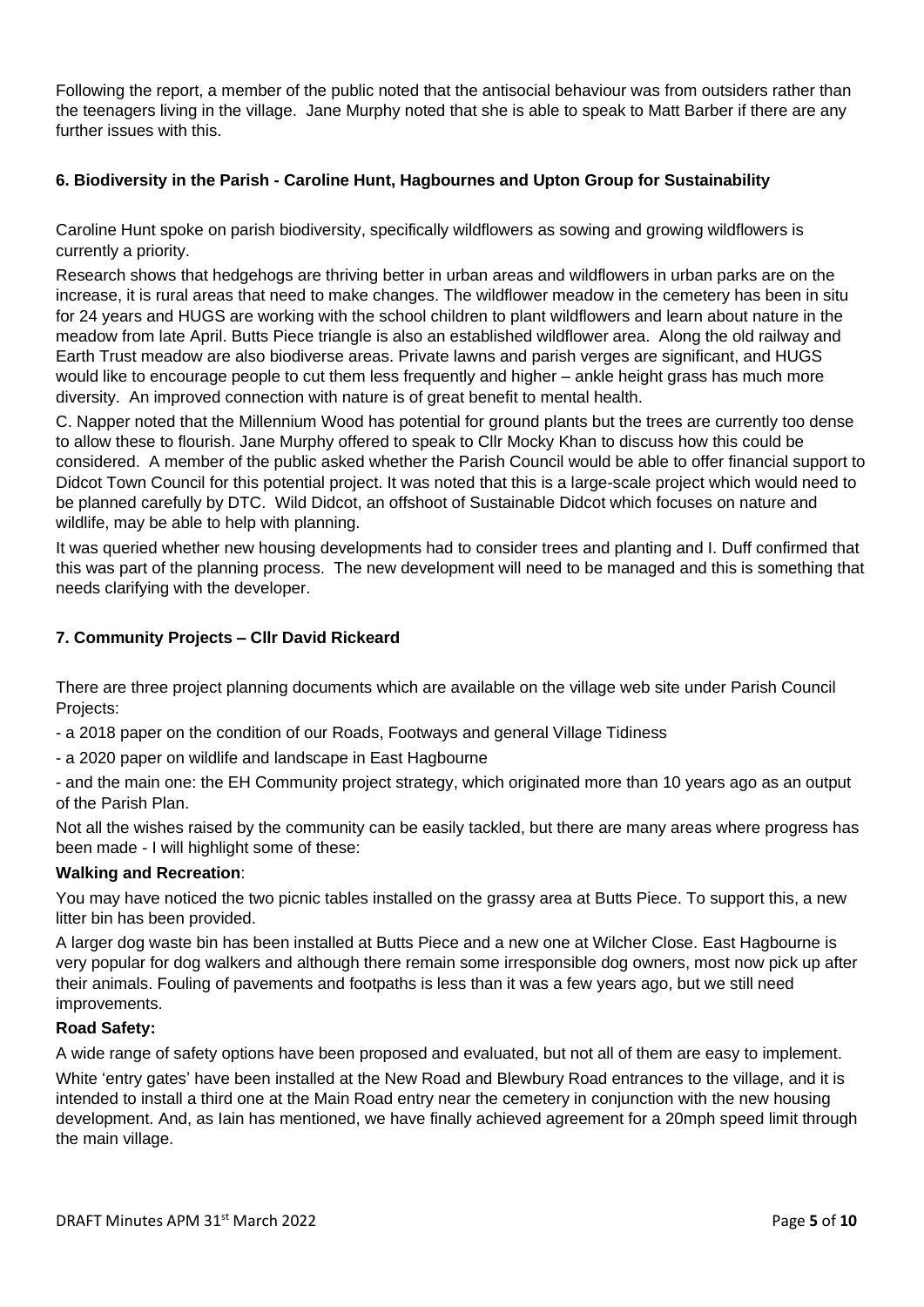#### **Environment & Wildlife:**

A lot of progress has been made in this area with the formation of HUGS to continue the work of Hagbourne Environment Group as reported by Caroline. You may have seen some of the hedge planting and other work already done around the parish. The Parish Council has also carried out some much-needed maintenance of the trees along the track south of Millennium Wood to keep them healthy into the future.

#### **Benches:**

As part of the effort to make our village 'sparkle' virtually all the benches around the village have been cleaned and refinished, and in collaboration with West Hagbourne and Upton PCs the art benches along the Sustrans route have also been renovated.

As always, we welcome your comments, here or by contacting the clerk. A request was made for the link to view the documents online, which can be found here:<https://easthagbourne.net/parish-council/projects/>

I. Duff noted that the CIL money pending from the development is going to be in the region of £200,000 which will need to be spent on appropriate infrastructure projects in the parish. With the help of Jane Murphy, a new contact in OCC is investigating pavement repairs and this will be discussed at the next Parish Council meeting.

A member of the public noted that they and others have struggled with the poor pavements in particular Blewbury Road from the Cross to the corner is particularly bad. The path from Wilcher Close to the east of the allotments was noted as another problem area, and it was confirmed that although this is not a pavement as such and there is a tarmac footpath on the other side of Butts Piece, improvements would be beneficial.

### **8. Neighbourhood Plan…what's next - Crispin Topping, Chairman of Neighbourhood Plan Steering Group**

Firstly some background: I attended an Oxfordshire Neighbourhood Plan Alliance meeting in early December and we discussed when and in what form to review our Plans.

As most will know our Plan was adopted following the referendum on 14/3/19. We carried out a very brief revue in 2020 mainly to correct any mistakes - luckily there weren't many.

The first major review is usually carried out after 5yrs e.g. 2024. We were advised however by other Neighbourhood Plan areas that it would be a good idea to contact SODC now to establish the following:

i) Where SODC are with their latest Local Plan and any implications for us

ii) If any changes in the Central Government NPPG might impact our Neighbourhood Plan

iii) Thirdly to confirm with SODC whether they are able to demonstrate a 5yr supply of housing land-ONPA reckoned 5.33 years (at best)

In January I had a detailed call with Ricardo Rios (RR) at SODC, the key points of which were:

a) South and The Vale are starting the process for a new joint Local Plan. A draft should emerge this year but the whole process will take until 2025/26 and could be longer.

b) By having an up to date adopted NP, EH benefited from protection from speculative development on unallocated sites at a 3yr land supply threshold from 2019 to 2021. This lower level is much harder for speculative developers to demonstrate. We are currently in a gap and will not have the new District LP to protect us until 2025/26 at the earliest.

c) RR advised that in 2021 SODC lost 3 appeals on unallocated sites as a result of developers demonstrating that the District did not have a full 5yr supply.

d) RR further advised that East Hagbourne could restart the 3yr land supply protection by carrying out a "surgical review" of the NP involving a quick review/update of policies and the addition of a Design Guide/Code.

#### **What's Happening Now**

In February, the Parish Council resolved to review the Plan and following that an application was put in to Locality (a Govt Quango) for technical support. This was approved earlier this month with AECOM appointed to assist the Steering Group with their fees covered by Locality. In early March, David Rickeard and I met online with SODC. In mid-March we met with AECOM and on Tuesday we walked the village with AECOM.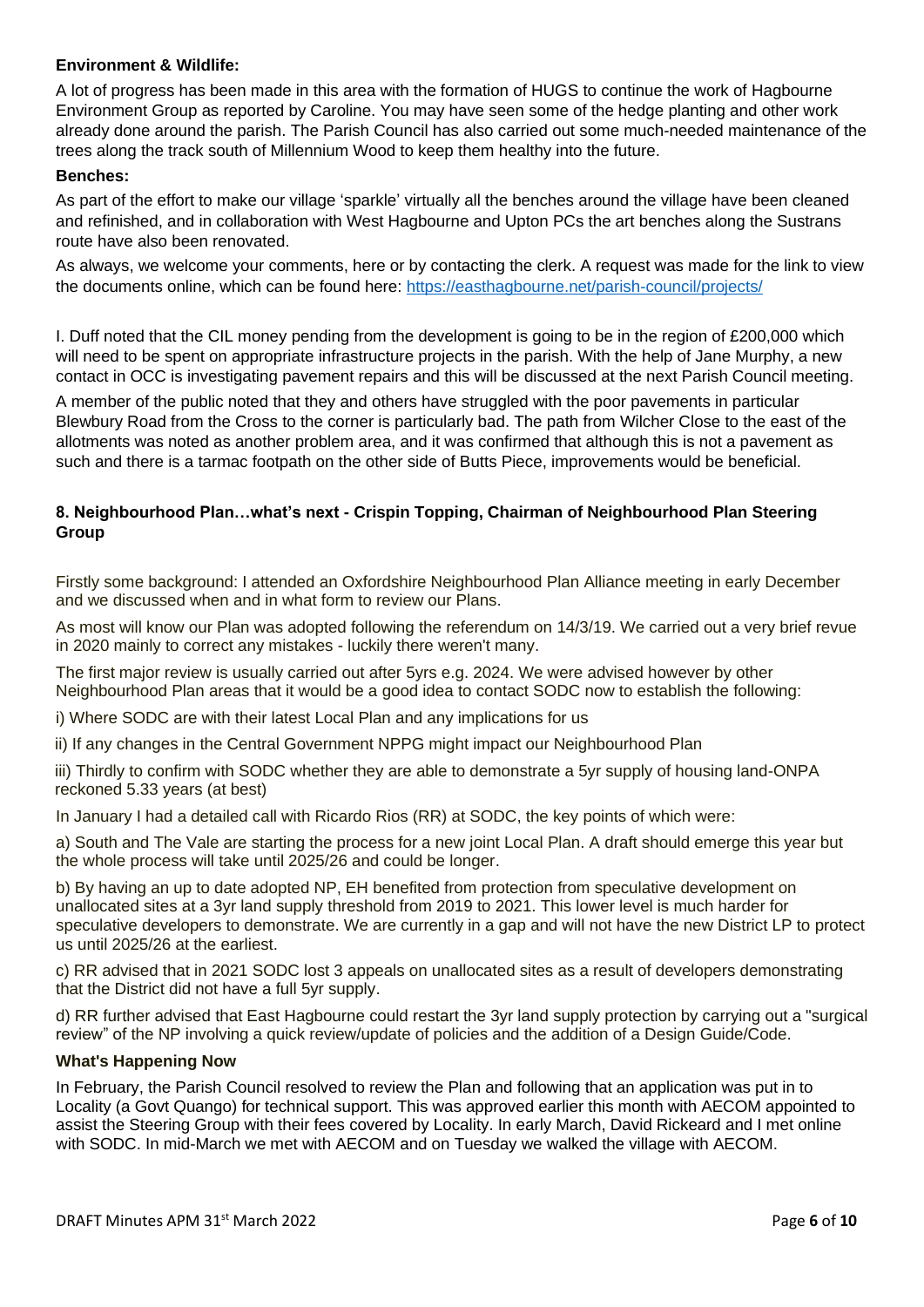### **Moving Forward**

We are privileged to have an ongoing Steering Group comprising many of those who built the plan in 2016-2019. We are however looking for new volunteers, particularly those with architectural /design skills to work with us and AECOM on the design guide/code. Please put yourself forward or suggest suitable people I could contact.

Other members of the steering group will review the Plan policies and certain documents that will need updating.

We will also be looking for suggestions from residents for additional changes to the Neighbourhood Plan. Two potential changes that the Steering Group have come up with so far are

a) In relation to our "Local Green Spaces". The horse paddock behind 35-41 The Croft was included in one of our three Green Gaps but the Policies Map Plan (Figure 3) accidently excluded it from the Local Green Space which gives additional protection to the rest of the paddocks in the Millennium Wood/Bakers Lane area.

b) A possible additional Local Green Space could be the attractive Green space on New Road by Rymans Crescent. The open green space at Windsor Crescent could also be included and hopefully be improved too.

Further public meetings will be held to review the draft Design Guide/Code produced by AECOM and NPSG and the list of proposed amendments to the Plan.

It is likely that we will have a first draft of the Code in late May/early June.

Jane thanked the NPSG for their continued efforts to ensure that the plan stays up to date. C. Topping confirmed that East Hagbourne's position means it could be susceptible to end up connected to south Didcot which makes the ongoing efforts to ensure that the village remains separate are vitally important to retain the community.

#### **9. Open Discussion:**

R. Bartlett spoke about Community Speedwatch and the increasing concerns regarding speeds along Blewbury Road and New Road. Unfortunately the speedwatch volunteer team has dwindled and the PCSO's from Didcot who used to assist are no longer available, so he appealed for new volunteers to contact the clerk. A new speed gun is due to be purchased to assist with monitoring.

A suggestion was made for CIL money spending, for a sign at the war memorial (or elsewhere) with an illustration of the village. A village map would be an alternative.

It was suggested that at the next APM all village organisations should be invited to provide an update on their activities, with a food and drink offering. There was concern about whether this would make the meeting duration very long but alternative approaches will be considered for future APMs.

A question was raised as to whether electric charging points could be added in the village. D. Rickeard confirmed that it has been discussed as a possibility at the village hall but has not yet been progressed. It was noted that there are companies who are looking to build charging networks who might welcome the opportunity to install chargers, but it was not clear that the time was right to install them in the village car park. It was also questioned whether the new development will have any provision for electric vehicle charging – it was agreed that this should be raised at the Deanfield Homes meeting which is being held on 7<sup>th</sup> April at St Andrew's Church.

A query was made regarding responsibility for the surface water road drains along Main Road. J. Murphy confirmed that she could pursue this but it was also noted that any issues could be reported directly on FixMyStreet.

Jane thanked the Parish Councillors for volunteering and for their extensive knowledge of the parish. D. Rickeard and I. Duff thanked Jill Garlick for her help to prepare the church for the meeting.

The meeting closed at 9.26pm

Signed……………………………………………………….Date…………………………….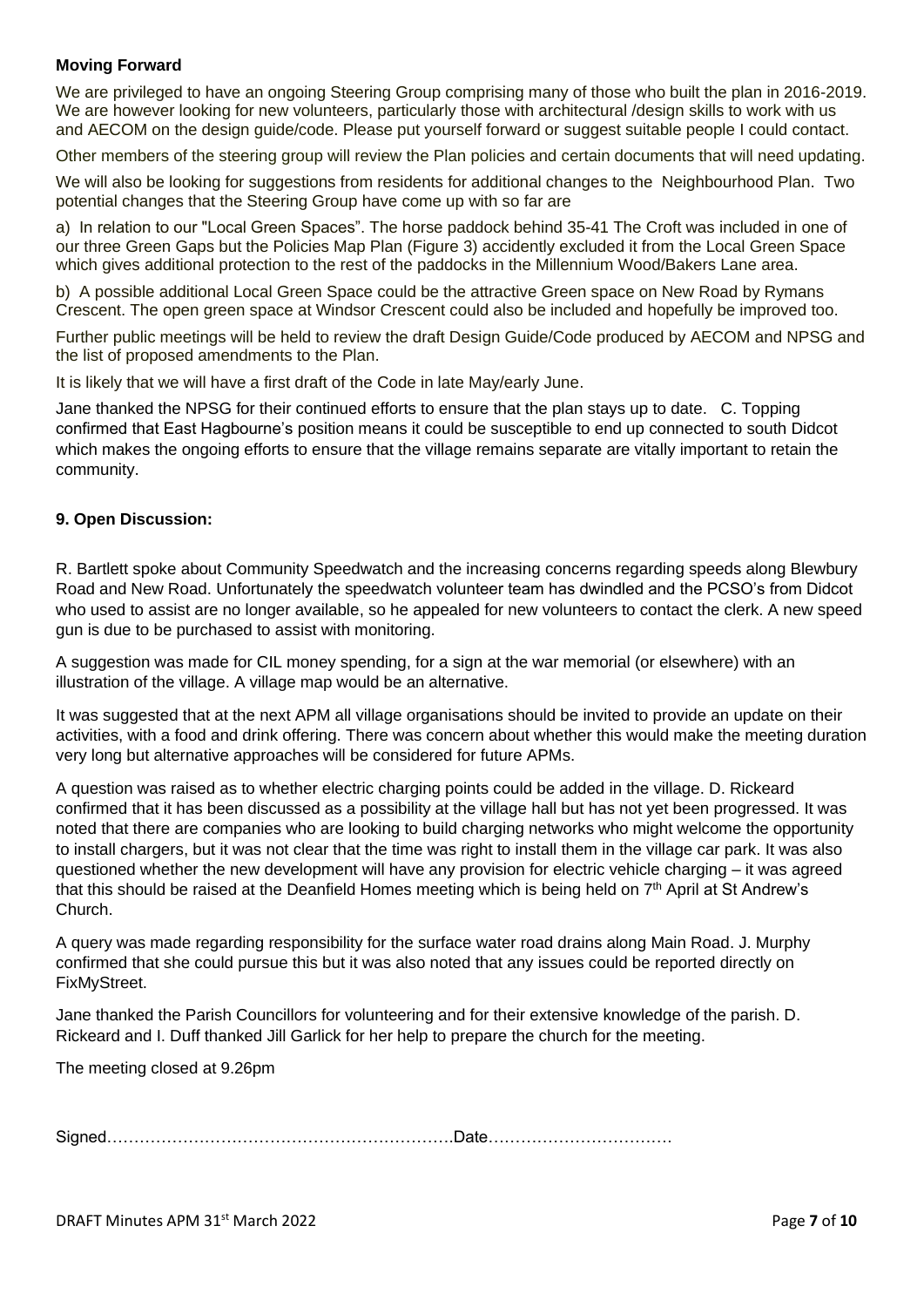## **ATTACHMENT 1:**

# **REPORT TO PARISH COUNCILS APR 2022**

**FROM CLLR JANE MURPHY**

# **GENERAL OCC REPORT**

## **FARMERS PROTEST AT CABINET MEETING – WITH JEREMY CLARKSON!**



In December, the LibDem/Green/Labour administration at OCC forced through a motion at Full Council to *"ensure that food provided at all council-catered events and meetings is entirely plant-based."* The motion also sought to *"ensure that Council school meals services have plant-based menus available as part of their regular offer on at least two days per week."* In the face of a wall of negative publicity, including a demonstration by local farmers at County Hall that over-shadowed the council's budget-setting meeting on 8<sup>th</sup> February, the officer report published on  $7<sup>th</sup>$  March massively scaled back the proposals. It recommended that the vegan diet was only to be imposed on councillors at Full Council meetings six or seven times a year and on the general public at civic events, with officers entirely exempt. A 'graduated approach', starting with one day per week, was to be applied to schools. The report was approved by Cabinet on 15<sup>th</sup> March, despite strong Conservative opposition. Once again, there was a large protest outside by farmers – including Jeremy Clarkson – as the meeting took place.

## **PARTNERSHIP WITH CHERWELL DISTRICT COUNCIL**

Efforts to unpick the agreement between OCC and Cherwell District Council continue.

## **INTERNATIONAL TRANS DAY OF VISIBILITY**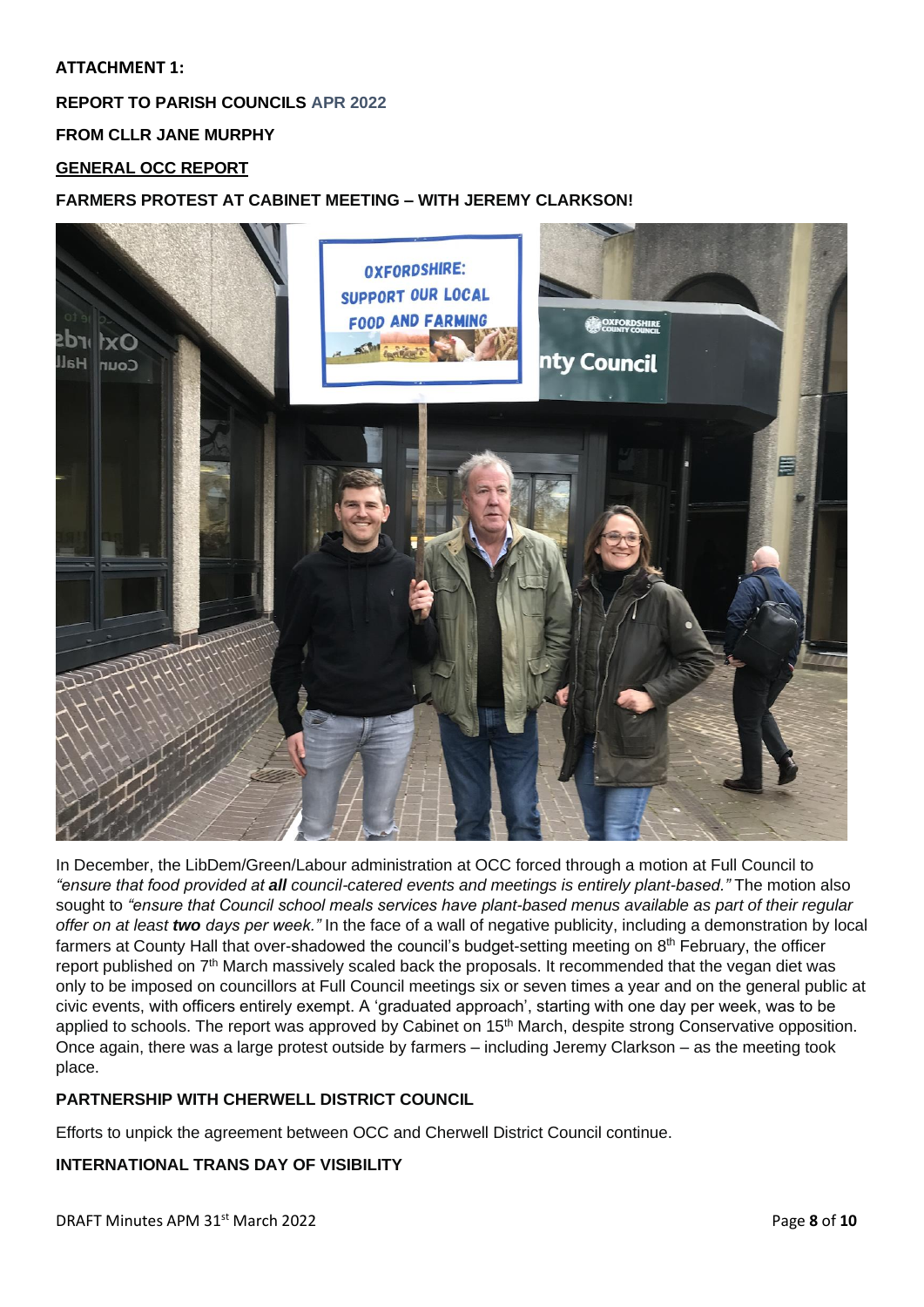On Thursday 31 March OCC celebrated the annual international Trans Day of Visibility (TDoV), which is dedicated to recognising the resilience and accomplishments of trans and non-binary people and raising awareness of discrimination and struggles faced by the trans community.

# **FIRE AND RESCUE COMMUNITY RISK MANAGEMENT PLAN**

A four-year community risk management plan (CRMP) has been launched by OCC's Fire and Rescue Service as part of its commitment to reduce dangers from fires and other emergencies. The CRMP details priorities until 2026, divided into four categories: response, prevention, protection, and people and wellbeing. The plan's objectives include:

- Becoming a more diverse workforce.
- Targeting residents most at risk from fires and accidents.
- Reducing risks in commercial buildings and acting when dangerous situations are found.
- Maximising resources to provide the quickest responses to emergency calls.

### **FOCUS ON OXFORD CITY**

A large number of initiatives focusing on the city of Oxford have been announced or continue. These include: electric buses; e-cargo bikes; zero emission city grant; Folly Bridge repairs; Kennington improvement programme; Oxford City Football Club land issues.

### **WOMEN'S TOUR CYCLING RACE SET FOR OXFORDSHIRE FINALE**

The 2022 Women's Tour, an international women's cycling stage race, will end with an Oxfordshire finale in June. Stage six will start in Chipping Norton before culminating in Oxford city centre. OCC is one of race organiser SweetSpot's sponsors.

### **RESIDENTS URGED TO FOLLOW THE CODE AND 'SCRAP' FLY TIPPING**

The Oxfordshire Resources and Waste Partnership, made up of all the councils in Oxfordshire, has launched a campaign to SCRAP fly tipping by making sure people know their responsibilities when it comes to disposing of their waste.

Residents are being urged to follow the SCRAP code, developed by the Hertfordshire Waste Partnership, to avoid fines and prosecution:

- Suspect all waste carriers.
- **C**heck with the Environment Agency through its [website](https://environment.data.gov.uk/public-register/view/search-waste-carriers-brokers) or on 03708 506 506 that the provider taking waste away is licensed.
- **R**efuse unexpected offers to have waste taken away.
- Ask what will happen to your waste.
- **P**aperwork should be obtained such as a detailed invoice, waste transfer note or full receipt.

#### **PRIORITIES OF LIBDEM/GREEN/LABOUR ADMINISTRATION**

The administration has re-announced its plan for the period of 2022 to 2025. The plan details nine key priorities the council aims to address, including tackling inequalities in the county, the climate emergency and creating more opportunities for children and young people. Unfortunately, Highways issues such as road repairs and drainage are not mentioned, despite these matters featuring in the majority of emails received by most councillors. Details can be found here:<https://www.oxfordshire.gov.uk/council/our-vision-0>

#### **SPECIFIC OCC REPORT FOR EAST HAGBOURNE PARISH**

2021 was a difficult year for all with Covid playing a big part. With vaccines being implemented and the world beginning to open up. These times have been trying for all our residents. I, for one, was proud to be able to help with the vaccines and saw many of the people who I am lucky enough to represent come to the Civic Hall for their jabs – I'm honoured to have been given a volunteering award along with all the others who help at the Civic Hall with over 46k Vaccinations being given by the GPs and nurses and staff.